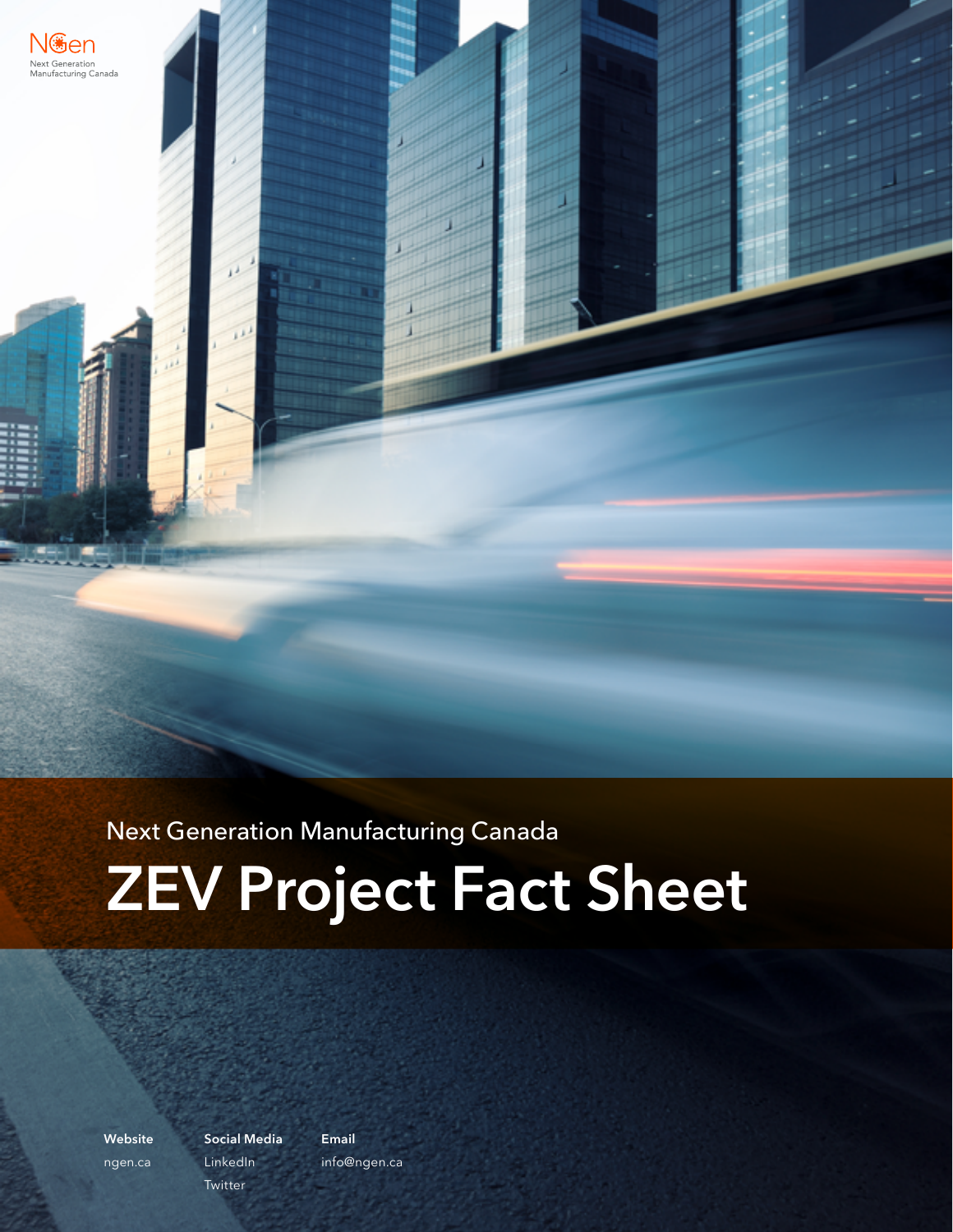The Flex-Ion Battery Innovation Center, a division of Ventra Group Co., will establish a centre of excellence for advanced Li-Ion battery manufacturing, in collaboration with partner eCAMION. The partners will focus on several core manufacturing process innovations including: (a) reducing average battery cell formation and aging time from 6 to 3 days, thereby lowering manufacturing costs by 10% and doubling manufacturing output over current technologies; (b) developing a dry coating process for battery electrodes, thereby eliminating energy-intensive, time-consuming and costly drying steps from the cell manufacturing process; (c) reducing average slurry mixing time from 12 hours to 3 hours, thereby assuring quality control and enabling noteworthy energy savings; (d) using the Battery Innovation Center's produced cells to create an integrated energy storage system, thereby reducing the facility's own grid-based electricity requirements, lowering its impact on the upstream electrical infrastructure and minimizing energy operating expenses, and (e) applying predictive AI to thermal and optical machine vision technologies to improve slurry homogeneity and reduce electrode manufacturing scrap.

Advanced Manufacturing Process Innovations – Flex-Ion Battery Innovation Center Lead: Ventra Group Co. (ON) Partner: eCAMION Inc (ON)

Ballard Power Systems Inc. and partners Macrodyne Technologies Inc. and Eclipse Automation Inc will work to develop new manufacturing methods via process improvements and new inspection methods. The development of the new manufacturing processes creates a potential opportunity for the project partners for future fuel cell plate fabrication capabilities and increased automation.

# Next Generation Grafoil Plate Forming Pilot Line

Lead: Ballard Power Systems Inc (BC)

#### Partners: Macrodyne Technologies Inc (ON), and Eclipse Automation Inc. (ON)

Cnem Corporation and partners Talon Metals Services Inc., and Palcan Energy Corporation will develop a new recycling process to process EV battery black mass using an environmentally friendly approach. This green, energy-effective process would be applicable to recycle black mass of all lithium ion-based batteries and the project aims to develop a mini plant to demonstrate the scalability of the process with an annual capacity of 20 metric tons of spent lithium-ion batteries.

# Green Recycling of EV Battery Black Mass

#### Lead: Cnem Corporation (ON) Partners: Talon Metals Services Inc. (ON), Palcan Energy Corporation (BC)

Damon Motors will construct a 110,000 sq ft state-of-the-art cleantech EV manufacturing centre for Damon's flagship HyperSport and HyperFighter all electric smart motorcycles. This center aims to create over 300 new high-tech manufacturing jobs, and over 500 operations jobs by 2025. Together these

Canada, with two major suppliers of Hydrogen Fuel Cells (HFCs), has emerged as a global leader and a home to a significant concentration of global Hydrogen & FC expertise & supply chain network. Cummins, which acquired Hydrogenics Corporation in 2019, and partners AIS Technologies, Shelley Industrial Automation and Konnexio Inc. will build a pilot production process for their core technology and Center of Excellence for high volume manufacturing of hydrogen fuel cells. The consortium will collaborate with universities like UofT, Ontario Tech and Waterloo to address some of their material development and technology improvement requirements and characterization.

The membrane electrode assembly (MEA) is the heart of a hydrogen fuel cell. The global market for MEAs is projected to be \$15 billion by 2025. However, the cost of producing MEAs is high and the durability is often poor. Momentum Materials Solutions, a University of Calgary spin-off venture, has developed new MEA technology that shows reproducible high performance, high durability, and low cost which is a potential solution for the hydrogen fuel cell market. Momentum Materials Solutions Corp and partner BlissEarth Energy Research Inc will focus on the development of a high-performance MEA product based on Momentum Materials Solutions' patented technology and the manufacturing scale-up of its MEA production.

# AI-Assisted Smart-Optic Manufacturing of Modular EV Systems

# Center of Excellence for High Volume Manufacturing of Hydrogen Fuel Cells

#### Lead: Damon Motors Inc. (BC)

#### Partners: Darwin AI (ON), Moment Energy Inc (BC)

Lead: Cummins Inc. (ON)

### Next Generation Membrane Electrode Assembly Lead: Momentum Materials Solutions Corp (AB) Partners: BlissEarth Energy Research Inc (AB)

#### Partners: AIS Technologies Group (ON), Shelley Industrial Automation (ON), Konnexio Inc (ON)

partners will showcase key innovations to address the full manufacturing production and end-of-life recycling of EV battery systems. The consortium will showcase these systems at both Damon and Moment Energy's new facilities in Vancouver BC, demonstrating manufacturing scale-up of components, assembly systems and targeting design for a near zero waste production operation.

Precision Resource Canada and partner Miltera Machining Research will combine knowledge and expertise from across the globe to achieve best-in-class advanced manufacturing solutions that establish, scale-up and commercialize critical zero emission vehicle components for universal on-road mobility platforms. In addition to on-road mobility the technology can be leveraged to produce sustainable green energy, stationary and back-up power, and has the potential to transform other critical industries such as aerospace, off-road and heavy duty applications.

# Advanced Manufacturing Scale-up of Critical Zero Emission Vehicle Components

#### Lead: Precision Resource Canada Ltd (ON) Partner: Miltera Machining Research Corp (ON)

Rayleigh Solar Tech Inc and partner Magna International are collaborating to achieve two outcomes. First, to develop a production-ready process for fabrication of solar integrated automotive polymer panels. Second, to optimize Rayleigh's solar thin film manufacturing process for application in Magna's

# Scalable Manufacturing Process for Solar Film Integrated Body Panels

#### Lead: Rayleigh Solar Tech Inc (NS) Partner: Magna International (ON)

# **Next Generation Manufacturing Canada**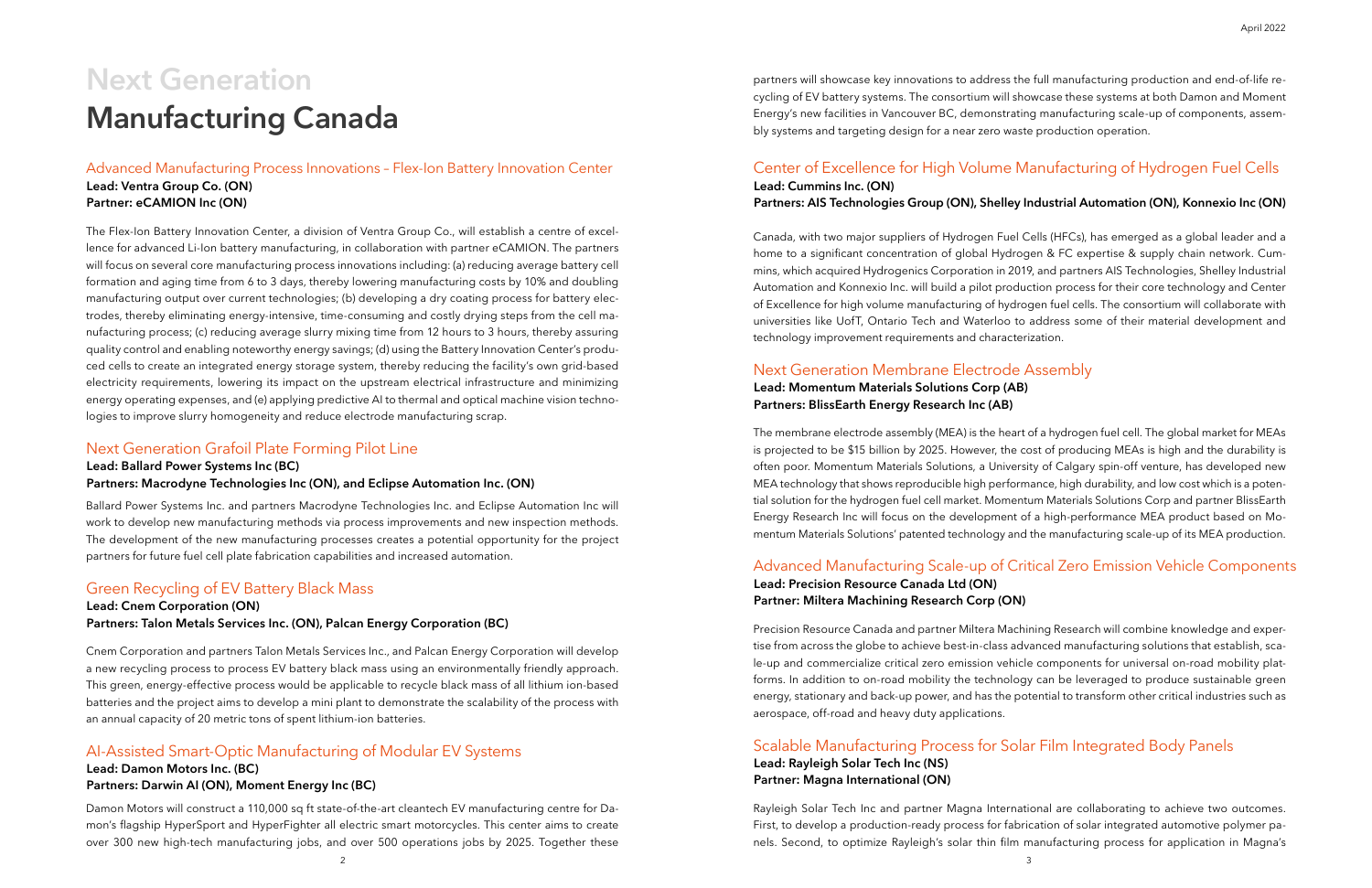Calogy Solutions is a rapidly growing startup with a novel and patent pending battery thermal management solution for Li-ion batteries in electric vehicles called TGP (Thermal Ground Plane). Along with partner Linear Automation, the consortium will develop an intelligent pilot manufacturing line for the TGP with an innovative and unique manufacturing method (magnetic pulse welding), automation and AI. It will be designed for high throughput but will initially enable Calogy to offer test samples to its customers before a large volume order.

# Pilot line for novel Li-ion thermal management solution

Lead: Calogy Solutions (QC) Partner: Linear Automation (ON) state pouch cells for automotive applications and which will include recovered lithium metal from both end-of-life batteries and production by-product generated at Blue Solutions manufacturing operations in Quebec. The lithium metal will be reprocessed using refining technology to be developed during the course of the project, for circular re-introduction into Blue Solutions' cell production process both in lithium ingots as well as in next-generation physical vapor deposited (PVD) ultra-thin anodes. For more information visit: blue-solutions.com/en/ and li-metal.com

automotive polymer panel manufacturing process. The energy from the polymer panels can be used to extend the vehicles range and reduce GHG emissions by reducing consumption of grid electricity produced from fossil fuels.

Lithium ion batteries have become critical energy storage devices for the rapidly developing electric vehicle market, however the manufacturing processes used to produce them remain expensive and environmentally problematic. Current commercial electrode manufacturing processes employ a slurry mixing/coating method for which the hazardous solvent N-Methyl-2-pyrrolidone (NMP) is extensively used. NMP-free electrode processing has the potential to not only reduce the environmental impact of lithium ion battery manufacturing, but would also enable a breakthrough in cost reductions which could realize significant global benefits. This project will bring a proprietary NMP-free electrode processing technology to a commercial scale through collaboration between Electrovaya, Machinery Analytics, and EECOMOBILITY.

This project aims to develop pilot advanced manufacturing capabilities for high voltage electric truck and bus battery modules in Canada and will be carried out through a collaboration between Electrovaya and EECOMOBILITY. The partners will implement a versatile, semi-automated laser welding manufacturing pilot line compatible with a range of module architectures. After the success of this project Electrovaya will work on scaling up the module assembly manufacturing line and supply made-in-Canada modules for heavy duty e-mobility applications.

### Scale Up of Next Generation Li-ion battery electrode processing technology Lead: Electrovaya Inc (ON)

### Automated Module Assembly with Advanced Laser Welding and In-Line QC Lead: Electrovaya Inc (ON)

Partners: Lantern Machinery Analytics Inc (BC), Eecomobility Inc (ON)

# Partner: Eecomobility Inc (ON)

Li Metal is partnering with Blue Solutions to develop a lower cost, lower carbon passenger electric vehicle format solid-state battery for next-generation automotive platforms. The project will focus on the development of high-performance ultra-thin lithium metal anodes suitable for use in large-format all-solid-

# Recycling of Solid State Lithium Battery Materials for EVs

#### Lead: Li-Metal Corp (ON) Partner: Blue Solutions Canada Inc. (QC)

Linamar will partner with Westhill Innovation to leverage Westhill's SunShifter design for an inverter used in zero-emission vehicles that uses 1/10th space and mass of other competing inverters. This project proposes to develop a manufacturing process to manufacture compact, lightweight inverter components used in ZEVs.

Summit Nanotech is using advanced materials to disrupt and transform conventional lithium mining processes by manufacturing and exporting environmentally sustainable lithium extraction modules. Summit uses patent pending nanotechnology-based materials that will be deployed in extraction modules for lithium mining customers globally. Along with partner Ionic Solutions, these advanced materials will be used in a process designed to double lithium yield, reduce GHG emissions by 50%, minimize freshwater use, reduce land use area 26x, and cut chemical waste by 90% compared to traditional methods.

The proposed project is to build out the manufacturing and assembly line for advanced materials and the extraction modules. These modules will be built to align with the life cycle of a typical lithium production facility, processing commercial volumes to deliver lithium rapidly to lithium ion battery manufacturers. Our extraction process consists of compartmentalized units that function in unison to perform the extraction process.

# Manufacturing Process for Compact ZEV Inverters

# Manufacturing Sustainable Lithium Extraction Modules

Lead: Linamar (ON) Partner: Westhill Innovation (ON)

#### Lead: Summit Nanotech Corporation (AB) Partner: Ionic Solutions (AB)

Flex-Ion Battery Innovation Center, a division of Ventra Group Co. in collaboration with Inspectech Analygas Group Inc. will develop and commercialize advanced manufacturing innovations and equipment to improve the performance of electric vehicle propulsion batteries and battery manufacturing systems. The partners will: (1) develop a localized mineral supply chain to enable cost-effective Li-Ion cell manufacturing in Canada, resulting in a 20% material cost reduction; (2) create an advanced carbon shell silicon anode, supporting a 15% battery cell energy density increase; (3) apply advanced 'jelly-roll' pouch-style cell manufacturing processes to prismatic battery cell manufacturing, driving a further 5% energy density increase; (4) design and analyze advanced algorithms to accelerate cell formation and reduce cell

# Advanced Manufacturing Methods and Equipment for ZEV Propulsion Batteries – Flex-Ion Battery Innovation Center

#### Lead: Ventra Group Co. (ON) Partner: Inspectech Analygas Group Inc. (ON)